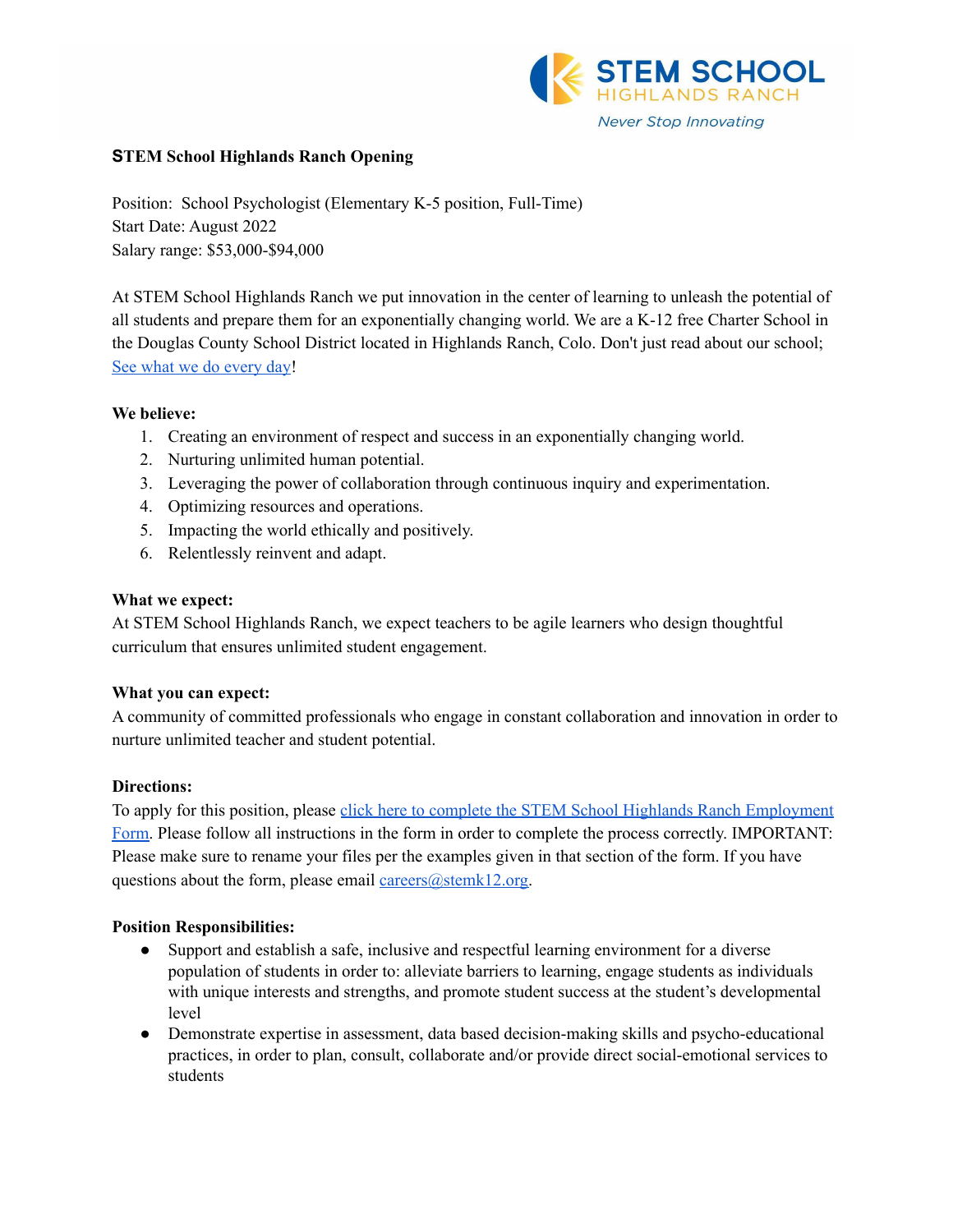

- Participate as a member of the IEP team contributing evaluation findings and collaborating on the child's educational plan
- Provide collaborative consultation, modeling, and documentation, including assisting staff with suggestions and implementation of RTI, pre-referral intervention strategies, and providing recommendations and interventions to assist staff in working with special education students in the classroom setting
- Consult with parents, teachers, and other appropriate staff regarding the child's needs and programming, and any adaptations/materials needed to facilitate improved performance in the classroom
- Provide direct services through a variety of methods (e.g. classroom presentations, co-teaching in general education settings, in-services to staff, etc.) as needed
- Maintain appropriate data on students to document current levels of performance and other pertinent information. Re-evaluate, as appropriate, to determine extent for progress and effectiveness of interventions
- Conduct Functional Behavior Assessments (FBAs) and develop and implement Behavior Intervention Plans (BIPs) as needed
- Establish and monitor the necessary caseload, procedures, and resources to manage school psychologist services to students/staff and work cooperatively to accomplish the goals of the IEP
- Effectively implement crisis prevention, intervention, response and recovery efforts
- Provide counseling services to both general education students and Special Education students when needed
- Ability to establish and maintain effective collaborative relationships with school personnel, students and parents
- Adhere to the ethical standards and codes of the profession and to the established rules, regulations, and laws governing special education programs
- Maintain accurate and up to date records of every treatment/session delivered to students whether direct or indirect services. Information will be documented into either the current IEP system and/or current Medicaid system. Document all student services who are eligible for Medicaid reimbursement if current DORA license is held. Complete records of students' progress and development preparing required reports on students and activities.

# **Qualifications Required:**

- Colorado Special Service Provider License for School Psychologist
- Completion of an Educational Specialist Program (minimum of 60 graduate semester hours) for the preparation of school psychologists, serving children, birth through age 21
- Passing the Praxis II (passing score of 165)
- Practica consisting of a sequence of closely supervised on-campus or field-based activities
- An internship consisting of a full-time experience of over 1 year, or half-time, over 2 consecutive years, with a minimum of 1200 clock hours, of which at least 600 hours must be in a school setting
- Excellent interpersonal skills
- Proven written and verbal communication skills
- Experience collaborating with team members and providing constructive and instructive feedback
- Ability to be flexible and adapt to changing priorities
- Strong organizational skills